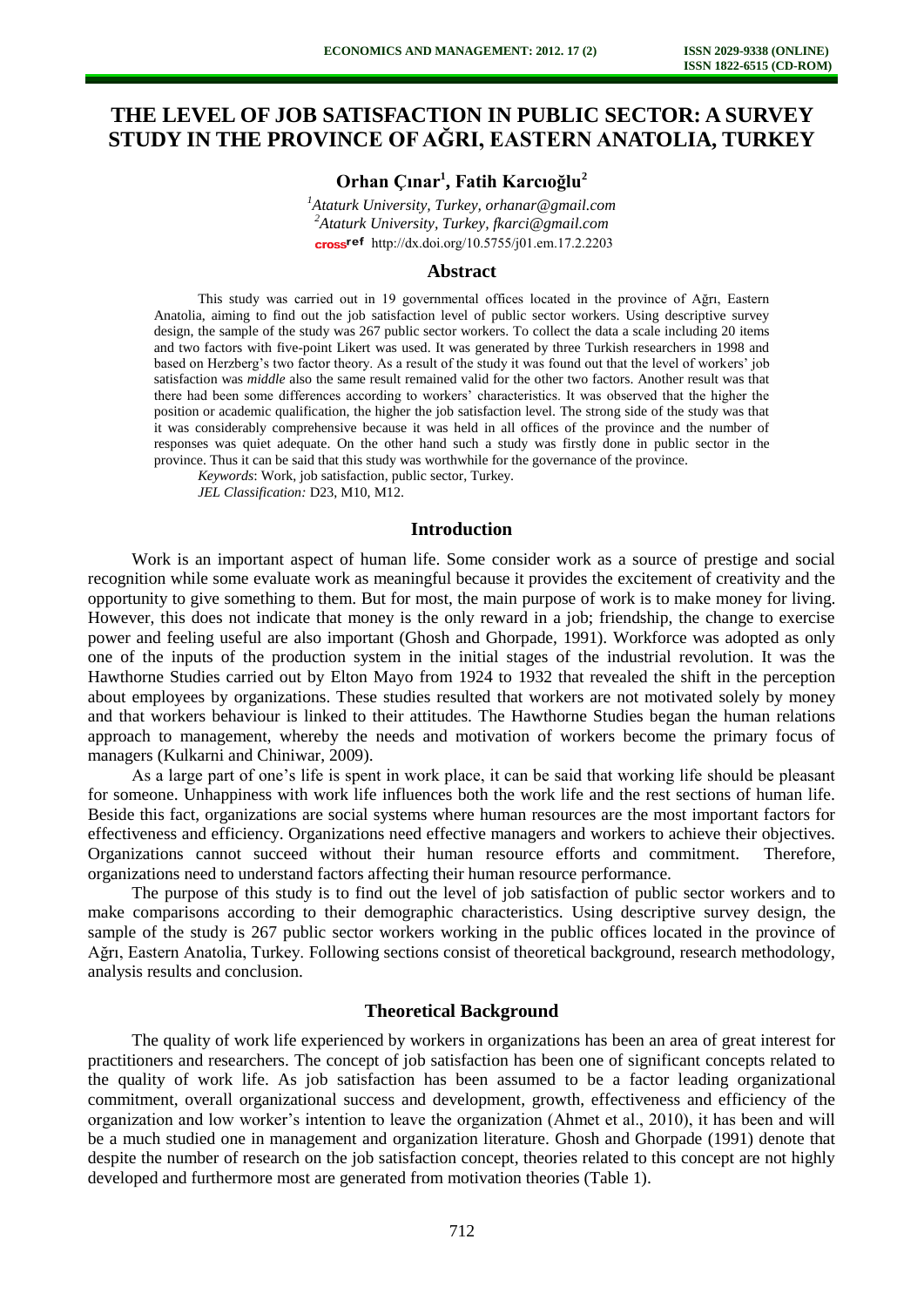| <b>Name / Description</b>                                                        | <b>Related Theory of</b><br><b>Work Motivation</b> | <b>Basic Tenets</b>                                                                                                                |
|----------------------------------------------------------------------------------|----------------------------------------------------|------------------------------------------------------------------------------------------------------------------------------------|
| Two factor of Motivation /<br>Hygiene (Herzberg, Mausner and<br>Snyderman, 1959) | Need Theory                                        | Job satisfaction and job dissatisfaction are<br>separate issues; satisfaction comes only from<br>factors intrinsic to work itself. |
| Social comparison or Facet<br>Satisfaction (Lawler, 1973)                        | Cognitive Theories                                 | Satisfaction depends on perception of job inputs,<br>job characteristics, and job outputs relative to<br>other people.             |
| Value Theory (Locke, 1975)                                                       | Need Theory                                        | Satisfaction comes from being able to achieve<br>things one values by means of job relative to<br>other people.                    |
| <b>Opponent Process (Landy, 1978)</b>                                            | None Directly Related                              | Satisfaction varies over time forces always acting<br>to reduce it.                                                                |
| Subtractive or Need Discrepancy<br>(Porter, 1961)                                | Need Theory                                        | Satisfaction results from low discrepancy between<br>what person needs and what job gives.                                         |
| Instrumentality (Porter and<br>Lawler, 1968)                                     | <b>Expectancy Theory</b>                           | Satisfaction depends on match between expected<br>and obtained rewards.                                                            |

| Table 1. Major approaches to theories of job satisfaction (Ghosh and Ghorpade, 1991:398) |
|------------------------------------------------------------------------------------------|
|------------------------------------------------------------------------------------------|

It is acknowledged in the literature that the concept of job satisfaction and the assessment of job satisfaction started first in 1911 with the research of Frank Taylor. According to Taylor rewards like the earnings of the practiced job, promotion, incentive payments, appreciation, and opportunities for progress could achieve job satisfaction (Şirin, 2009). On the other hand Hopock initially brought this term into usage in 1935 and defined job satisfaction as "any combination of psychological and environmental circumstances that cause a person to say truthfully: I am satisfied with my job" (Ghosh and Ghorpade, 1991).

Mulinge and Mueller (1998) state that job satisfaction studies have mainly utilized one or a combination of three broad theoretical approaches: the social psychological (exchange) approach, the neoclassical economic approach, and a more sociological approach. However, the social psychologists' exchange perspective seems the dominating one in the literature. Nurullah (2010) explains that more than 5,000 studies of job satisfaction have been published around the world examining the impact of different psycho-socio-economic factors on job satisfaction. These have examined the role of self-esteem, gender, education, income and happiness.

Poggy (2010) suggests that interest in well-being and in job satisfaction comes from some observations. These are:

- $\Box$  Studying this topic may contribute utility theories,
- As this topic is seen as indicator of work quality, it is considered as a key element for supporting workers and productivity,
- As it is one of the determinants of a good life, thus studying job satisfaction may contribute a  $\Box$ theory of social good.
- If the policies focus on the determinants of job satisfaction it could be possible to improve  $\Box$ satisfaction and, therefore, employment and productivity.

Astrauskaitė et al. (2011) state that although job satisfaction has been broadly researched, still there are several problems and they listed them as: misunderstandings because of many definitions, complexity in measurement because of plentiful instruments, and inconvenience between measurement instruments and the sample researched.

Ahmet et al. (2010) propose that the discussion on job satisfaction started with the publication of Herzberg's book named "The Motivation to Work" in 1959. In this book engineers and accountants were asked to narrate a story about the event when they went exceptionally bad or exceptionally good. According to those situations Herzberg divided work dimensions in two elements: Motivators and Hygiene factors. Motivators and satisfying factors were achievement, recognition, work itself, responsibility, advancement, and growth. Hygiene factors were administration of the company and its policy, supervisory behaviour, relationship with superiors, working environment, salary, relationship with co-workers, relationships with subordinates, status, personal life, and safety measures. Herzberg implemented that the causes of job satisfaction lay in the intrinsic factors and the causes of dissatisfaction lay in extrinsic factors.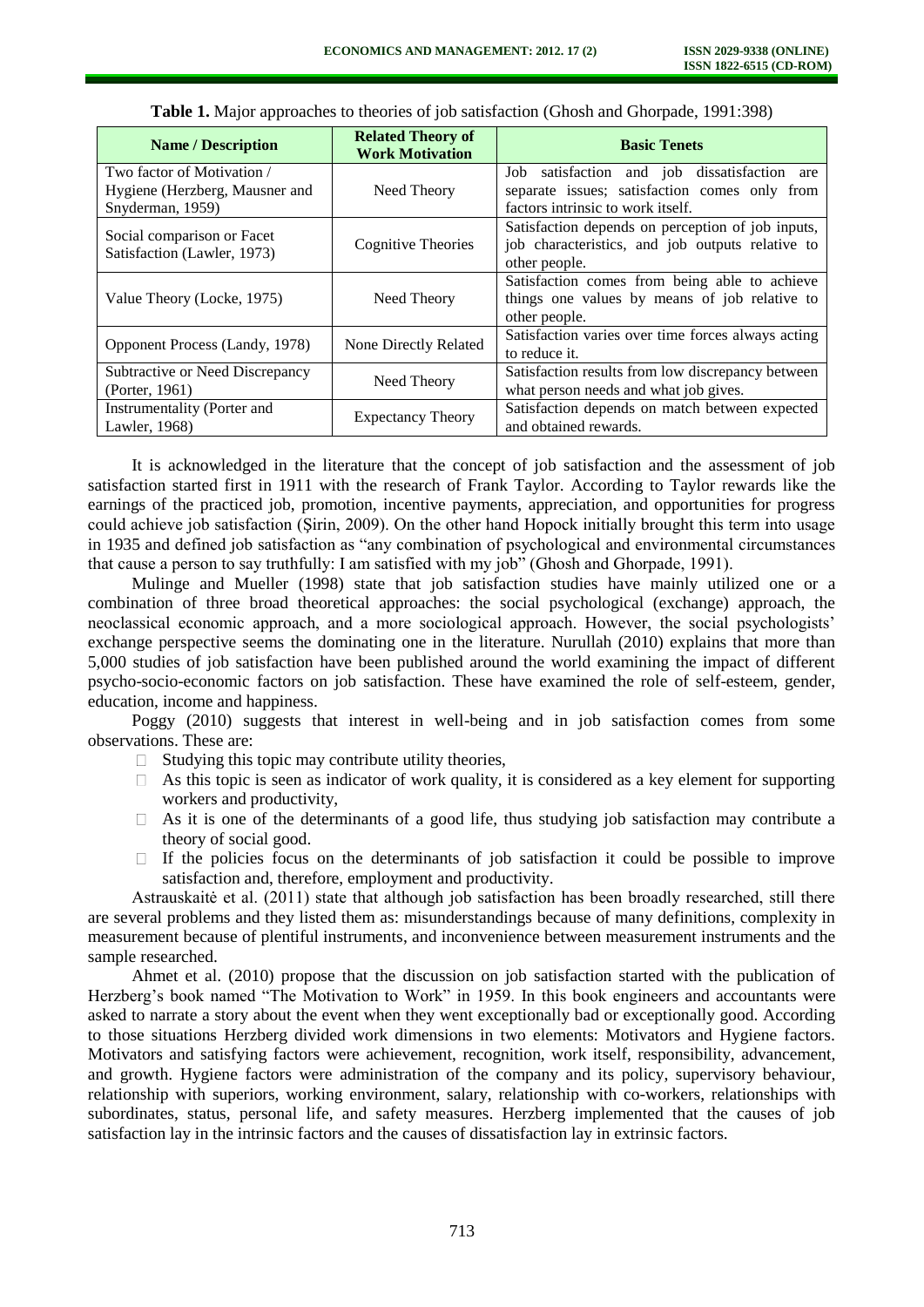**Definition and dimensions of job satisfaction:** Job satisfaction is typically defined as the pleasurable or positive emotional condition coming from the assessment of one's job or job experience (Locke, 1976). McShane and Steen (2009) characterize job satisfaction as "a collection of attitudes about different aspects of the job and work context". Jafar et al. (2010) listed five major aspects of job satisfaction: Job itself, supervisor, colleagues, salary and promotions. They state that during the year 1950 to 1960, many studies concerned about presenting an obvious relation between job satisfaction and performance but according to all studies in the field of job satisfaction and performance, they found that there is no firm correlation between them whereas, there is a positive relation in between.

Locke (1976) reveals the dimensions used in the assessment of job satisfaction as the job itself, payment, promotion, working conditions, benefits of the work, fellow workers, personal values, employeeemployer relationship. In addition to these, Şirin (2009) suggests more factors affecting job satisfaction as follows: A feeling of success, relations with the management, relations with employees, job safety, more responsibility, being recognized, high salary, promotion opportunity, clarity of roles, participation in decisions, freedom, good coordinated work, lack of continuity, relocation, performance, life satisfaction, trade unions, and perceived work stress.

According to Luthans (1998) there are three important features of job satisfaction:

- Job satisfaction is an emotional response to a job situation so it cannot be seen, it can only be deduced.
- Job satisfaction is often determined by how well outcome meets or exceeds expectations. For example, if members feel that they are working harder than others but are receiving fewer rewards, they will probably have negative attitudes towards the work, the boss and or co-workers. On the other hand, if they feel there is justice then they are likely to have positive attitudes towards the job.
- Job satisfaction indicates several related attitudes which are most important characteristics of a job about which people have effective response. These are: the work itself, pay, promotion opportunities, supervision and co-workers.

**The importance of job satisfaction:** Green (2010) posits that job satisfaction has been used as a measure of job quality by many writers. Thus, when the quality of work is treated, the job satisfaction concept is taken as an indicator for an assessment for employment policies.

Job satisfaction is so important to organizations because it reduces employee turnover, laziness, absenteeism, tardiness, and health setbacks due to stress and increases organizational commitment (Rusbult, et al. 1988; Tet and Meyer, 1993; Moser, 1997; Allen, 2006; Chimanikire, 2007). Workers who are satisfied at their workplaces show positive attitudes in their homes and make a psychologically healthy society.

On the other hand, dissatisfied employees are more likely to quit their jobs or be absent than satisfied employees. Chiboiwa et al. (2011) express that there is a positive relationship between labour turnover and job dissatisfaction in existing literature. Lack of job satisfaction is an indicator of quitting a job. Sometimes workers may quit from public to the private sector and vice versa. At the other times the movement is from one profession to another one and people tend to migrate to better jobs (Tella, et al., 2007). According to Al-Zu'bi (2010), job satisfaction is critical to retaining and attracting well-qualified workers, and more satisfied employees have more innovative activities in continuous quality improvement. It is obvious that organisations loose productivity, social capital and suffer customer defection when a productive worker quits.

#### **Methodology**

Using descriptive survey design, the sample of the study is 267 public sector workers working in the public offices located in the province of Ağrı, Eastern Anatolia, Turkey. The study held in 19 governmental offices of the province. Table 2 shows the names of the offices and the distribution of the sample.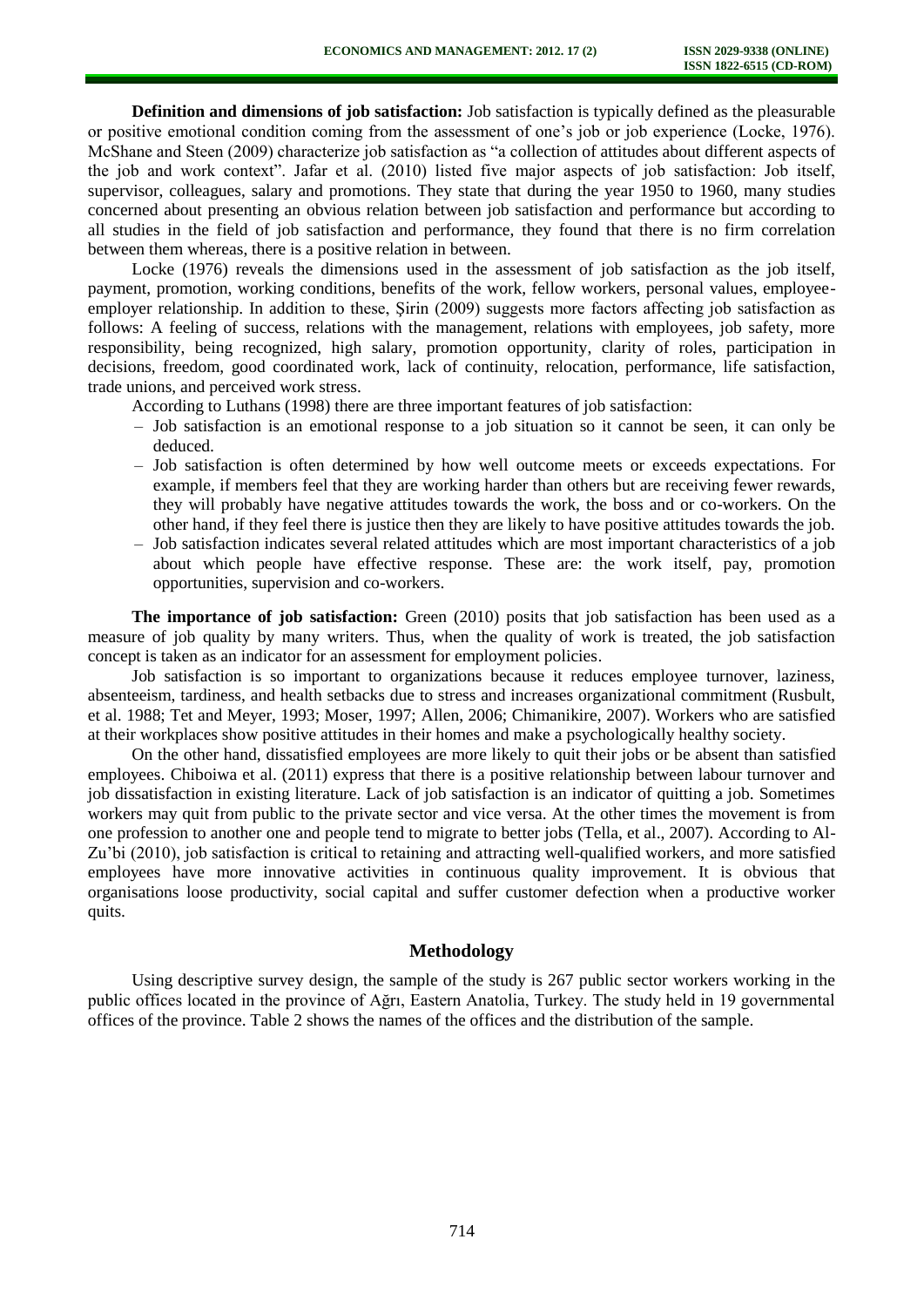|                                              | N              | $\frac{0}{0}$ |
|----------------------------------------------|----------------|---------------|
| <b>National Education Administration</b>     | 36             | 13.5          |
| Revenue Office                               | 30             | 11.2          |
| Special Provincial Administration            | 24             | 9.0           |
| <b>Agriculture Administration</b>            | 24             | 9.0           |
| Social Security Administration               | 23             | 8.6           |
| Land Registry and Cadastre Office            | 23             | 8.6           |
| Governor's Staff                             | 18             | 6.7           |
| <b>Health Administration</b>                 | 13             | 4.9           |
| Public Works and Housing Office              | 11             | 4.1           |
| Youth and Sport Administration               | 11             | 4.1           |
| <b>Environment and Forest Administration</b> | 10             | 3.7           |
| Social Services Administration               | 10             | 3.7           |
| Road Chief Office                            | 8              | 3.0           |
| Labor Placement Office                       | 7              | 2.6           |
| Demography and Citizenship Office            | 7              | 2.6           |
| Science, Industry and Technology Office      | 5              | 1.9           |
| <b>Culture and Tourism Administration</b>    | $\overline{4}$ | 1.5           |
| Civil Defense Office                         | 3              | 1.1           |
| Total                                        | 267            | 100.0         |

#### **Table 2.** Public institutions

**Objective of the Study:** The purpose of this study is to find out the level of job satisfaction of public sector workers and to make comparisons according to their demographic characteristics. The following research questions were developed to guide the study:

- $\Box$  What is the level of job satisfaction among public sector workers?
- $\Box$  Is there any difference between the levels of job satisfaction when comparing to the public workers' demographic characteristics accordingly?

**Instrument:** The questionnaire used to collect the data was specifically designed and divided into two sections. The first section collected information such as age, gender, seniority, position, academic qualification, and so on. The second section contained a scale including 20 items with five-point Likert is used. The scale was generated by Kuzgun et al. (1998) in 1998 and based on Herzberg's two factor theory. They revealed that the aim of the scale was to measure the level of happiness of workers to be a member of their current job. The scale consists of two factors: the former one is called as *conformity to properties* and the latter one is called *as self-development tendency*. First factor consists of questions to determine how much the worker and job fit to each other. In this point of view Robbins et al. (1998) emphasise the importance of ability-job fit, rather than pure assessment of ability, as being an important determinant of job performance and satisfaction. The second factor consists of questions related to the self-development willingness of the worker in her/his job. If workers want to develop themselves in their current job then it is possible to deduce that this situation indicates that there is a job satisfaction. The overall reliability coefficient of the instrument yielded an r=0.86 while first factor yielded an r=0.83 and second factor yielded an r =0.76 Cronbach Alpha.

To evaluate the scores a range table was established shown in Table 3. As the scale consists of 20 items with five-point Likert from 1 to 5, one can get the highest score as 100 and the lowest score as 20 over the scale wholly. We divided this range (20 to 100) into 3 parts as *low*, *middle* and *high*. The same process was also applied for the other two factors.

| <b>Job satisfaction (20)</b><br><i>items</i> ) | <b>Conformity to</b><br>properties (12 items) | Self-development<br>tendency (8 items) | <b>Evaluation</b> |
|------------------------------------------------|-----------------------------------------------|----------------------------------------|-------------------|
| $20 - 46$                                      | 12-27                                         | 8-18                                   | $L$ <sup>OW</sup> |
| 47-73                                          | 28-44                                         | 19-29                                  | Middle            |
| 74-100                                         | $45 - 60$                                     | $30-40$                                | High              |

**Table 3.** Job satisfaction score evaluation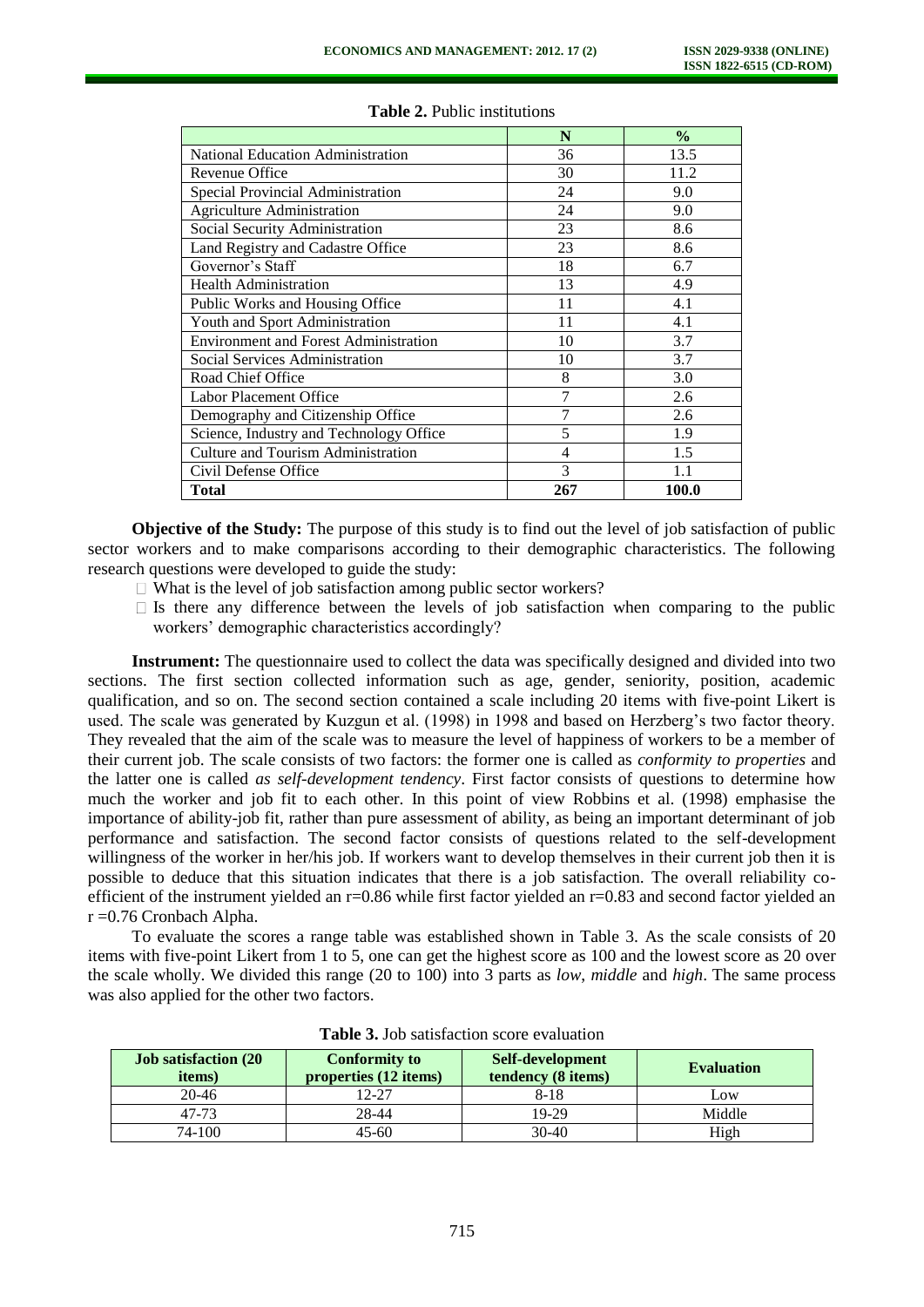**Procedure:** The instrument was administered to public sector workers after the approval of the governor of the province.

**Data Analysis:** Descriptive statistics such as frequency, percentage, mean and standard deviation and for classification t-test and one-way Anova were applied to analyze the collected data. Only observed statistically significant differences were tabulated.

**Results:** The results of the analysis on the study are below. Demographic characteristics of participants are shown in Table 4.

|                               | <b>Number</b> | Percentage (%) |
|-------------------------------|---------------|----------------|
| Gender                        |               |                |
| Female                        | 54            | 20.0           |
| Male                          | 213           | 79.8           |
| <b>Total</b>                  | 267           | 100.0          |
| <b>Position</b>               |               |                |
| Manager                       | 18            | 6.7            |
| Vice-manager                  | 41            | 15.4           |
| Officer                       | 208           | 77.9           |
| <b>Total</b>                  | 267           | 100.0          |
| <b>Academic Qualification</b> |               |                |
| Primary school                | 7             | 2.6            |
| Secondary school              | 93            | 34.8           |
| Vocational high school        | 47            | 17.6           |
| Faculty                       | 120           | 44.9           |
| <b>Total</b>                  | 267           | 100.0          |
| <b>Seniority</b>              |               |                |
| To 1 year                     | 35            | 13.1           |
| $1-5$ years                   | 51            | 19.            |
| 6-10 years                    | 31            | 11.6           |
| $11-15$ years                 | 35            | 13.1           |
| More than 15 years            | 115           | 43.1           |
| <b>Total</b>                  | 267           | 100.0          |
| Age                           |               |                |
| To 25 years                   | 25            | 9.4            |
| $25-35$ years                 | 99            | 37.1           |
| 36-45 years                   | 81            | 30.3           |
| More than 45 years            | 62            | 23.2           |
| <b>Total</b>                  | 267           | 100.0          |

**Table 4.** Demographic characteristics of participants

Research Question 1: What is the level of job satisfaction among public sector workers?

|  |  |  |  | <b>Table 5. Job satisfaction scores</b> |  |
|--|--|--|--|-----------------------------------------|--|
|--|--|--|--|-----------------------------------------|--|

| $N = 267$                                        | <b>St. D.</b> | <b>Mean Score</b> | <b>Evaluation</b><br>(according to<br>Table 3) |
|--------------------------------------------------|---------------|-------------------|------------------------------------------------|
| <b>Job Satisfaction</b>                          | 14.71         | 68.45             | Middle                                         |
| 1 <sup>st</sup> factor: Conformity to properties | 10.26         | 38.51             | Middle                                         |
| $2nd$ factor: Self-development tendency          | 6.37          | 29.94             | Middle                                         |

Table 5 shows the mean scores of workers' job satisfaction and the other two factors. According to findings job satisfaction level is *middle*. The same result is also obtained for job satisfaction factors.

Reaserch Question 2: Is there any difference between the levels of job satisfaction and of the other two factors when comparing to the public workers' demographic characteristics accordingly?

T test was used while comparing to two groups (gender), one-way Anova was used while comparing more than two groups (position, academic qualification, seniority and age of participants), and Scheffe test was performed to discover which groups differ from each other.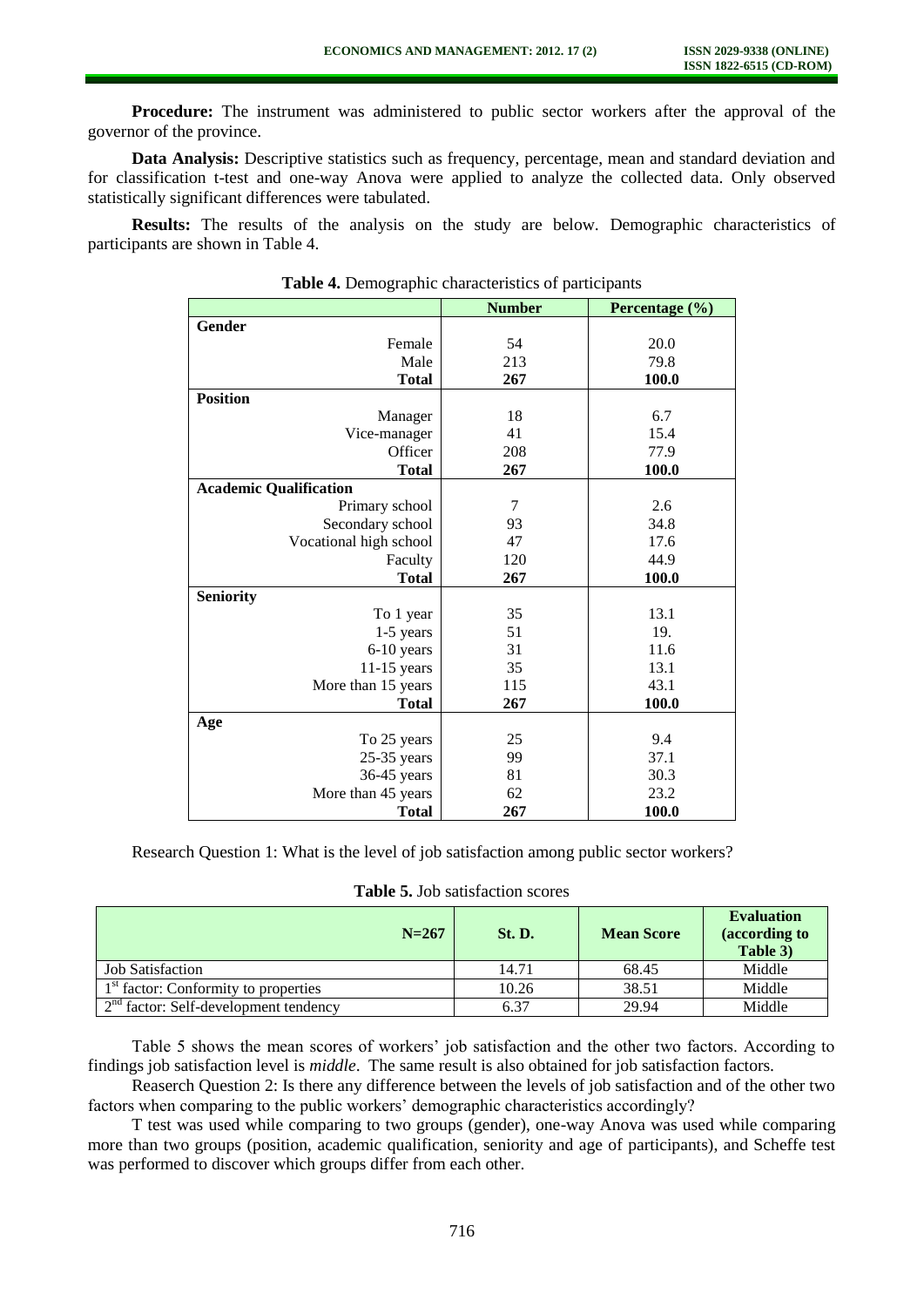|                           |                | Mean scores according to position |                | <b>Difference</b>                      |              |       |
|---------------------------|----------------|-----------------------------------|----------------|----------------------------------------|--------------|-------|
|                           | <b>Manager</b> | <b>Vice-</b><br>manager           | <b>Officer</b> | <b>between</b>                         | $\mathbf{F}$ | p     |
| Job satisfaction          | 77.56          | 73.05                             | 66.75          | Manager X<br>Officer                   | 7.154        | 0.001 |
| Conformity to properties  | 44.39          | 40.49                             | 37.61          | Manager, Vice-<br>manager<br>X Officer | 4.646        | 0.010 |
| Self-development tendency | 33.17          | 32.56                             | 29.15          | Manager, Vice-<br>manager<br>X Officer | 7.758        | 0.001 |

**Table 6.** Comparisons according to position

After applying one-way Anova according to workers' position, statistically significant differences were observed for job satisfaction [F=7.154, p=0.001<0.05], *conformity to properties* [F=4.646, p=0.010<0.05], and *self-development tendency* [F=7.7757, p=0.001<0.05]. As it is seen from the Table 6, managers' job satisfaction score (77.56) is higher than that of officers' (66.75). In addition to this, mean scores of managers and vice-managers are higher than that of officers for conformity to properties and selfdevelopment tendency. According to these findings it can be said that the higher the position the higher the job satisfaction level.

| <b>Self-development tendency</b> | <b>Mean</b><br>score | <b>Difference between</b>       | $\mathbf F$ | р     |
|----------------------------------|----------------------|---------------------------------|-------------|-------|
| Primary School                   | 25.00                | Primary School<br>Χ             |             |       |
| Secondary School                 | 29.06                | Vocational High School, Faculty | 2.807       |       |
| <b>Vocational High School</b>    | 30.23                | <b>AND</b><br>Secondary School  |             | 0.040 |
| Faculty                          | 30.80                | X<br>Faculty                    |             |       |

**Table 7.** Comparisons according to academic qualification

Table 7 shows the observed statistically significant differences when comparing mean scores according to academic qualification. Differences were observed only for *self-development tendency* factor [F=2.807, p=0.040<0.05]. There are differences between mean scores of workers having primary school qualification and workers having vocational high school qualification. The same result obtained between primary school and faculty, and between secondary school and faculty. This means that academically qualified workers have higher mean scores. In brief this result indicates that the higher the academic qualification the higher mean score for self-development tendency.

#### **Conclusion**

As a result of the study it is found out that the level of workers' job satisfaction was *middle* also the same result remained valid for the other job satisfaction factors: *Conformity to properties* and *the selfdevelopment tendency*. Another result was that there had been some differences according to workers' characteristics. It was observed that the higher the position or academic qualification, the higher the job satisfaction level.

The strong side of the study is that it is considerably comprehensive because it was held in all offices of the province and the number of responses was quiet adequate. On the other hand such a study was firstly done in public sector in the province. Thus it can be said that this study is worthwhile for the governance of the province.

If we mention about the limitations of the study, the data collected in one province of Turkey so one cannot generalize the findings to other provinces of the country. Beside this we measured only one concept (job satisfaction) in this study. Future researchers may study more concepts and look for the relations between them in the public sector of the province.